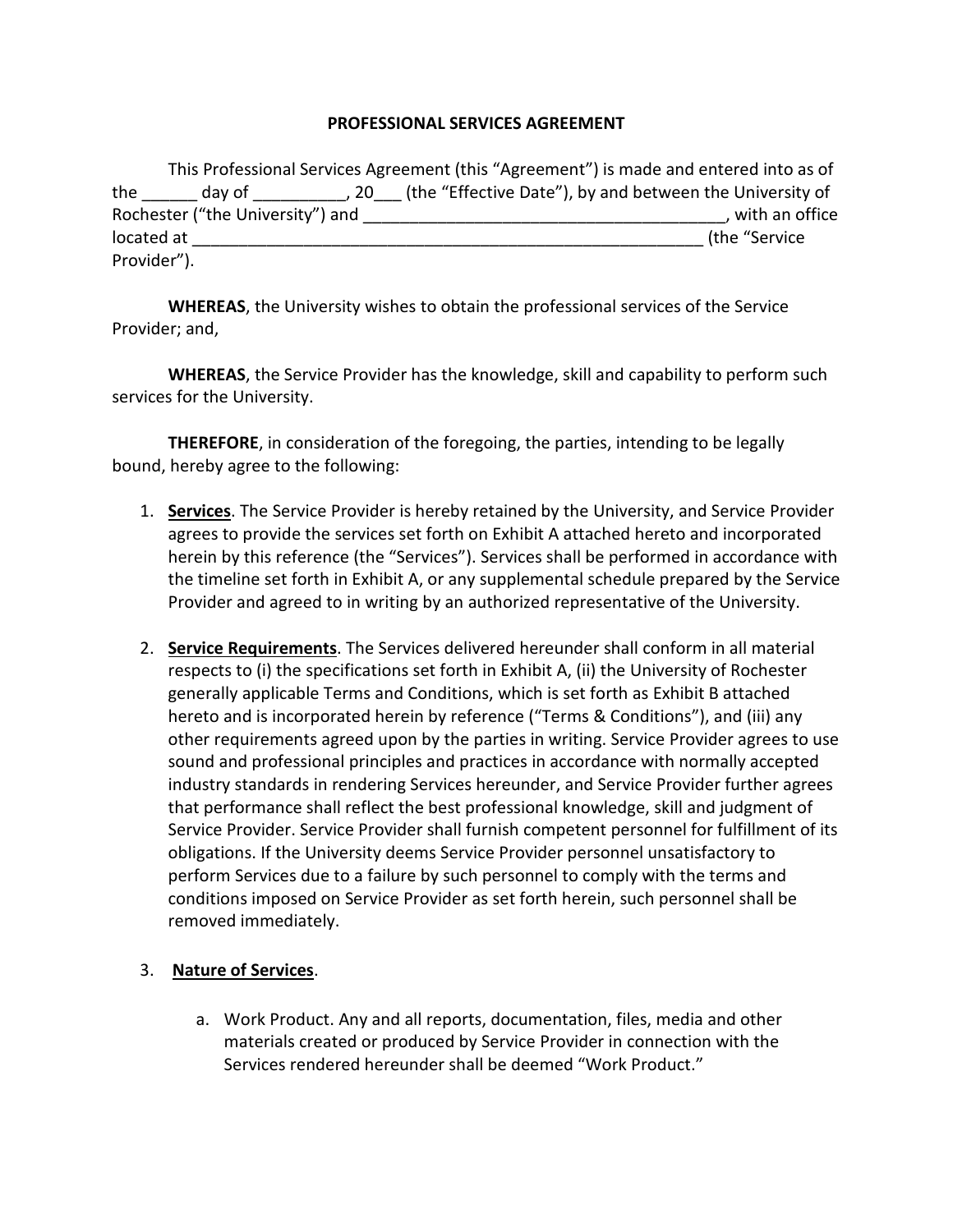b. Work Made for Hire. The Work Product shall constitute works-made-for-hire belonging exclusively to the University. To the extent that any Work Product does not constitute a work-made-for-hire owned by the University, Service Provider agrees to assign and transfer all of its right, title and interest in such Work Product to the University.

Modifications to Work Product. The University retains the right to modify the Work Product or to merge the Work Product into other documents or other materials owned or utilized by the University.

- c. Service Provider Proprietary Material. University does not under this Agreement acquire any ownership rights in and/or to any software, documentation, tools, techniques, methodologies or other material which has not or is not created as part of the Services to be rendered hereunder which is proprietary to Service Provider("Service Provider Proprietary Material"). However, if Service Provider incorporates any Service Provider Proprietary Material into any Work Product, or any of the Work Product requires Service Provider Proprietary Material in order to operate or otherwise be useable by the University, Service Provider hereby grants the University a nonexclusive, royalty free, fully paid, perpetual, irrevocable license to use the Service Provider Proprietary Material as part of the Work Product.
- d. Third Party Proprietary Material. The University does not under this Agreement acquire any ownership rights in and/or to any software, documentation, tools, techniques, methodologies or other material which is proprietary to any third party ("Third Party Proprietary Material"). The University shall be responsible for obtaining any necessary licenses for Third Party Proprietary Material. Service Provider may not incorporate any Third Party Proprietary Material into the Work Product without the prior written consent of the University.
- 4. **Payment**. The University agrees to pay Service Provider **Example 20 Forman Forman** for Services completed in accordance with the terms of this Agreement. The fee shall be due and payable as specified in Exhibit A. The fee shall be payable within thirty (30) days after receipt and approval by the University of Service Provider's invoice. Except as otherwise specified in Exhibit A, Service Provider shall not incur or charge the University any other fees or expenses without the prior written authorization of the University. Performance beyond the limitations set forth in this Agreement (either financial or time period) shall be at the sole risk and responsibility of the Service Provider, and the University shall not be obligated to pay for Services exceeding the funding or contract period of this Agreement.
- 5. **Term**. The term of this Agreement shall commence on the Effective Date and shall continue until \_\_\_\_\_\_\_\_\_\_\_\_\_\_\_\_\_, unless this Agreement is otherwise extended or terminated in accordance with the terms specified herein.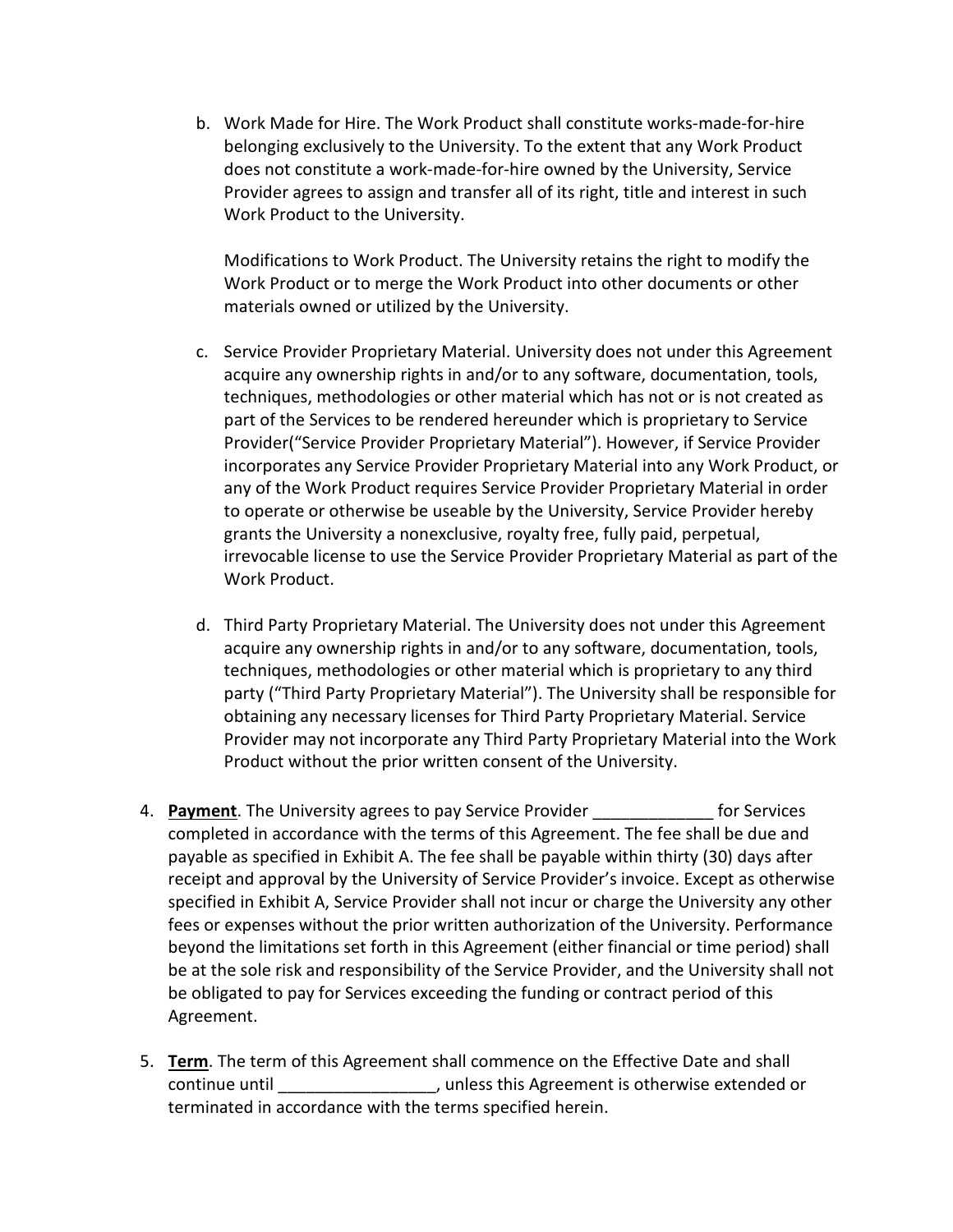- 6. **Entire Agreement**. This Agreement, including the exhibits hereto, represents the entire agreement between the parties hereto and supersedes all prior and contemporaneous written or oral agreements and all other communications between the parties relating to the Services to be rendered hereunder. Any additions, deletions or modifications shall not be binding on either party unless accepted and approved in writing by duly authorized representatives of both parties. In the event of any contradictory provisions between this Agreement and the terms of any Exhibits, attachments or schedules hereto or any purchase order or other documents issued by the University or Service Provider in connection herewith, the terms set forth in the body of this Agreement shall prevail.
- **7. Counterparts**. This Agreement may be executed in one or more counterparts, each of which will be deemed to be an original, and such counterparts will together constitute the same instrument.
- 8. **Severability**. The provisions of this Agreement shall be deemed severable, and if any portion shall be held invalid, illegal or unenforceable for any reason, the remainder of this Agreement shall be effective and binding upon the parties, unless to do so would clearly violate the present legal and valid intention of the parties hereto.
- 9. **Remedies**. Pursuit by either party of any remedies described herein, or otherwise available at law or in equity, shall not preclude pursuit by that party of any other remedy or remedies provided herein or otherwise available at law or in equity. All remedies, rights, undertakings, obligations and agreements shall be cumulative and none of them shall be in limitation of any other remedy, right, undertaking, obligation or agreement of either party.

**IN WITNESS WHEREOF**, this Professional Services Agreement has been duly executed by the authorized representatives of the parties hereto as of the date first set forth above.

## Dated: \_\_\_\_\_\_ \_\_, 20\_\_ UNIVERSITY OF ROCHESTSER

By: \_\_\_\_\_\_\_\_\_\_\_\_\_\_\_\_\_\_\_\_\_\_\_\_\_\_\_\_\_\_\_\_\_

Name: \_\_\_\_\_\_\_\_\_\_\_\_\_\_\_\_\_\_\_\_\_\_\_\_\_\_\_\_\_\_

 $\blacksquare$  Title:  $\blacksquare$ 

Dated: The particle of the particle of the SERVICE PROVIDER

By: \_\_\_\_\_\_\_\_\_\_\_\_\_\_\_\_\_\_\_\_\_\_\_\_\_\_\_\_\_\_\_\_\_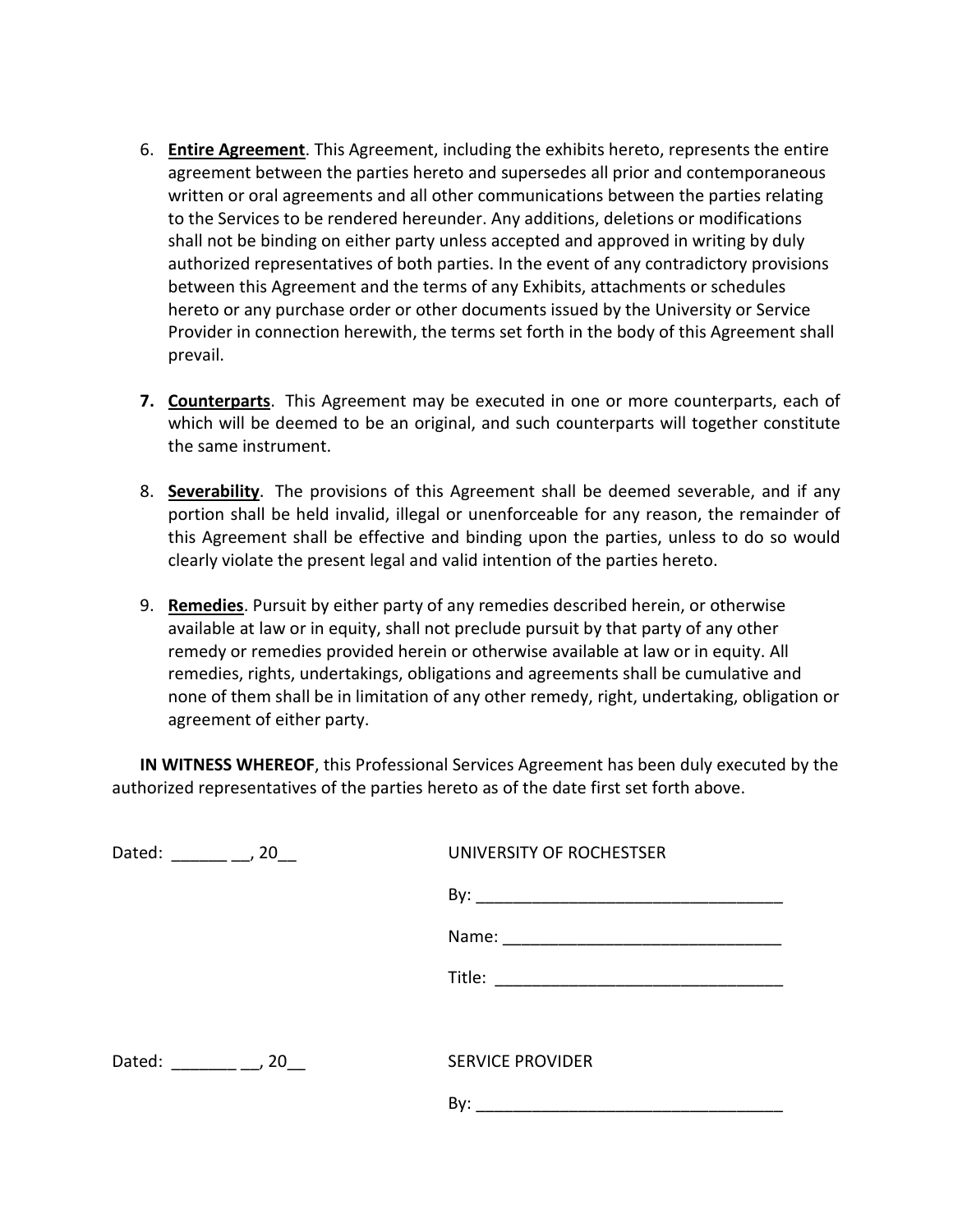Name: \_\_\_\_\_\_\_\_\_\_\_\_\_\_\_\_\_\_\_\_\_\_\_\_\_\_\_\_\_\_

Title: \_\_\_\_\_\_\_\_\_\_\_\_\_\_\_\_\_\_\_\_\_\_\_\_\_\_\_\_\_\_\_

Exhibit A - Scope of Services Exhibit B – Terms & Conditions